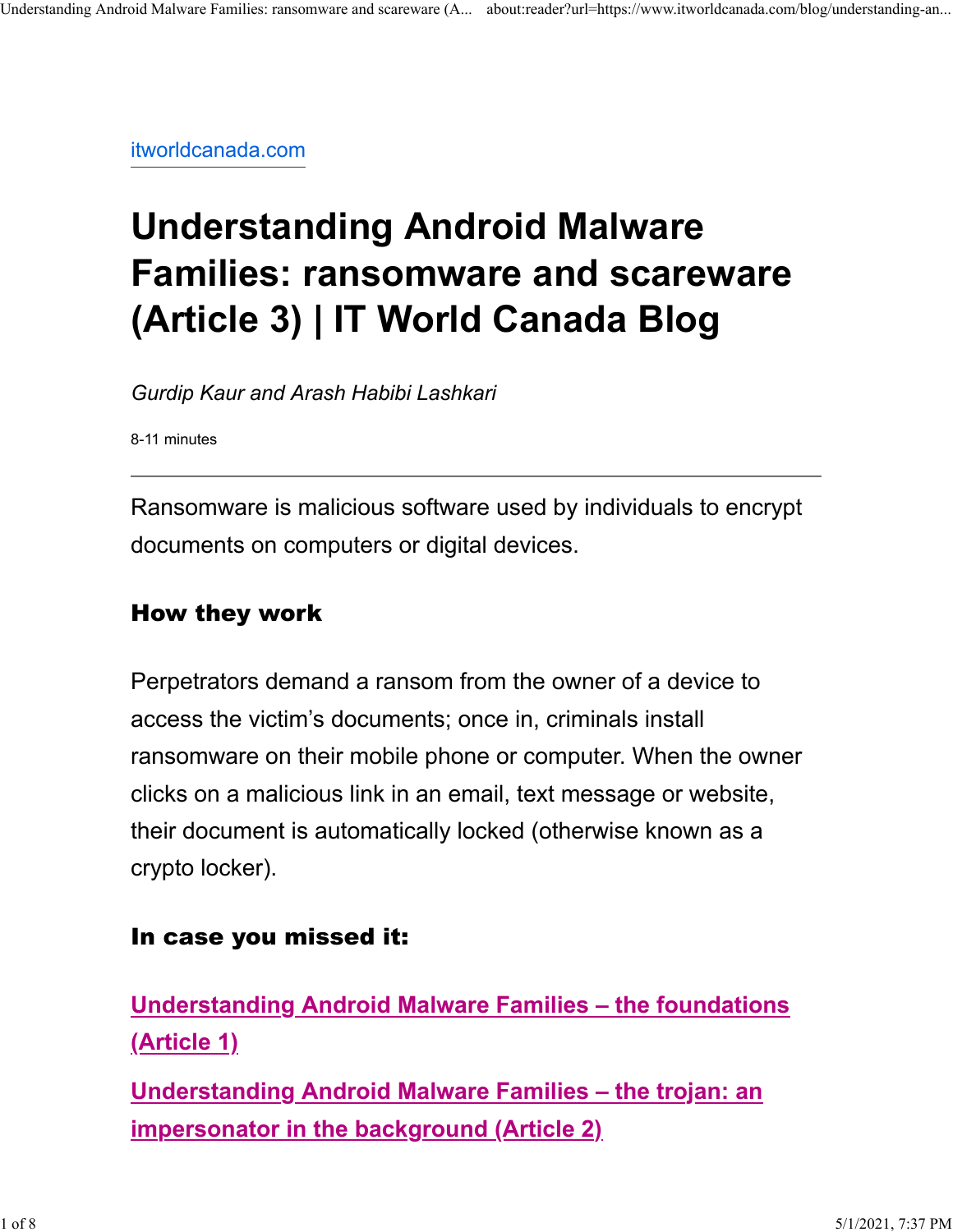On the other hand, scareware is malicious software that criminals convince users to purchase or download. Bad actors coax victims into believing that they may harm their device if they don't download or buy malicious software. Scareware is often initiated through pop-up advertising and takes advantage of attackers' social engineering tactics to coax users into installing fake antivirus software.

Here, we've analyzed and provided results for several ransomware and scareware families.

# The malicious behaviour of ransomware and scareware families

Common ransomware activities include sending text messages, enabling GPS, browsing the Internet and clicking on compromised pop-up advertisements. Additionally, ransomware families can set a four-digit PIN to lock the smartphone, save images, documents, and videos in both the compromised device's external and internal storage. In the worst scenario, they can disable the SIM card on the victim's device.

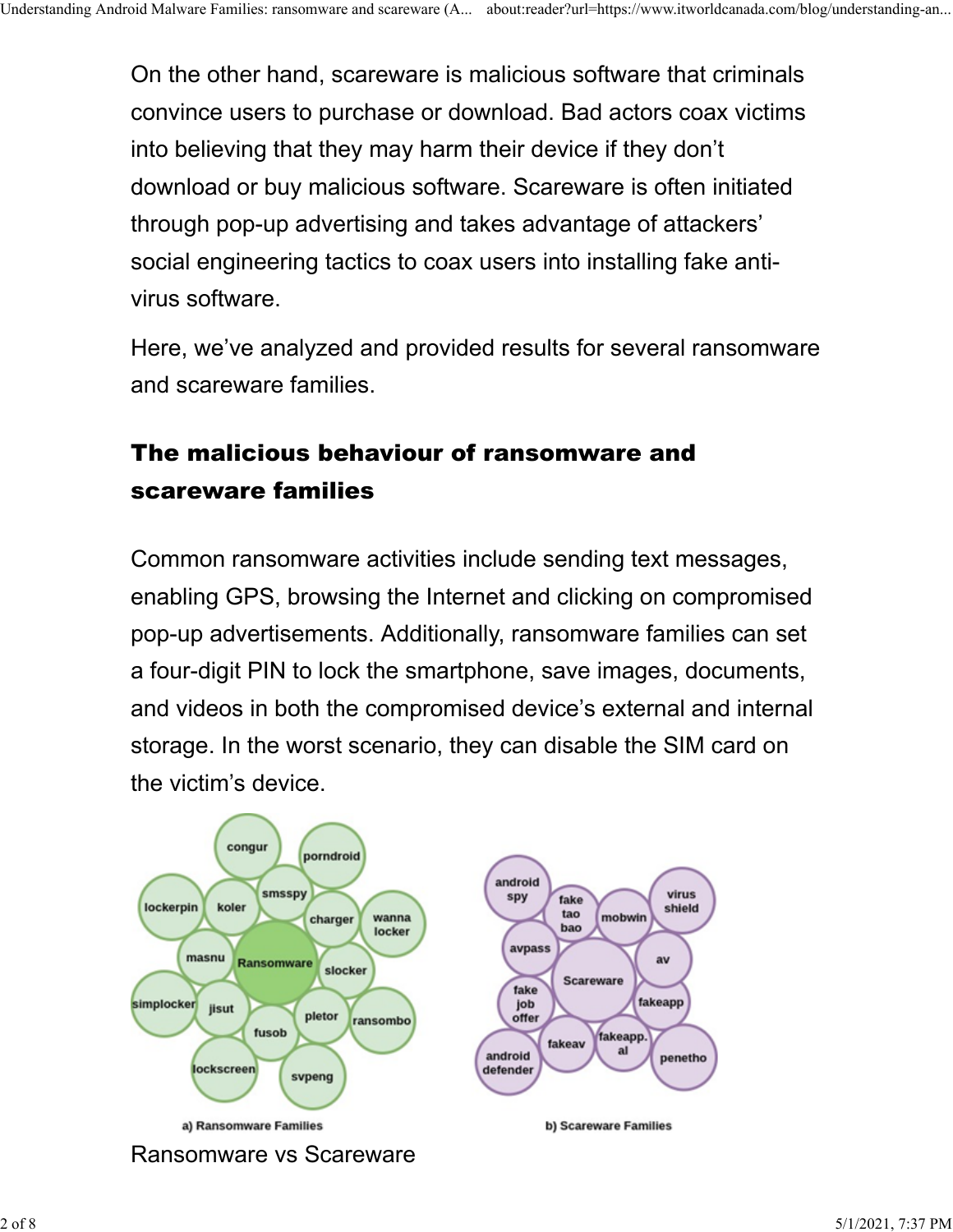All the ransomware families collect sensitive data from mobile phones and interact with hardware settings to fetch which Android operating system version is installed on a device. All, except Fusob and Jisut browse the Internet to download malicious files on compromised devices. Additionally, Congur and SmsSpy family communicate via a command-and-control server.

Looking into scareware families, Avpass is the only family that interacts with anti-virus solutions installed on a device. All the scareware families browse the Internet to display pop-up advertisements and download fake software to victims' phones. Mobwin and FakeApp families collect sensitive information from the device and interact with hardware settings. Further, FakeApp communicates with remote command-and-control servers.

Both ransomware and scareware families perform some common activities: LockerPin (a ransomware family) bears a close resemblance to FakeTaoBao (a scareware family). PornDroid (a ransomware family) and FakeApp (a scareware family) also share similarities.

# COVID-19 reshapes ransomware and scareware attack landscape

Ransomware attributed to 2.47 per cent of all Android malware attacks in 2019. Many targeted professional services, especially within the healthcare and the public sectors. Further, the number of ransom attacks continues to grow, especially during the pandemic, along with the prices demanded. According to Coveware, large company's payments grew significantly in 2020. Users also installed 20,708 new mobile ransomware Trojans last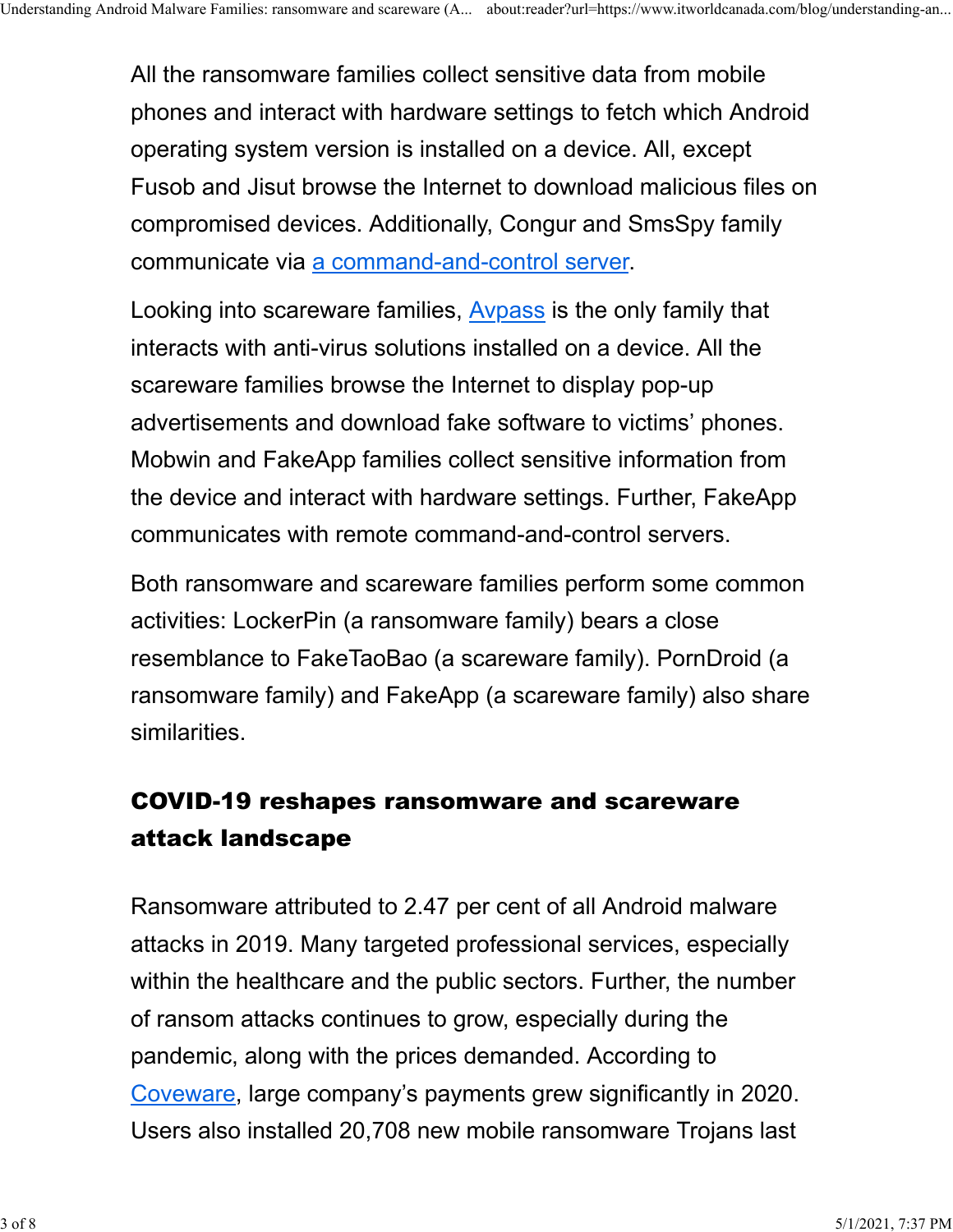year.

#### Trends in ransom attacks during the pandemic

Attackers commonly circulate fake COVID tracking apps via hyperlinks within spam emails. After the fake app is downloaded, it installs malware to steal users' data and capture device information. Beyond fake apps, attackers use COVID-based themes to search people who infected with the virus. Victims are then coaxed to deposit a fee and provide their bank card details.

During the pandemic, ransomware grew 72 per cent, while mobile vulnerabilities grew by 50 per cent. At the beginning of May 2020, The Canadian Centre for Cyber Security in Ottawa took down over 1,500 COVID-19-themed fraudulent sites or email addresses aimed at Canadians since the start of the year. In August 2020, ransomware attackers targeted well-known Canadian real-estate companies, who stole personal HR, finance, and payroll information from the company's website and demanded an unspecified ransom. In one of the most popular WannaCry ransomware attacks in May 2017, over 200,000 computers were infected across 150 countries, resulting in financial damage in the millions.

#### Ransomware and scareware: an unholy marriage

Scareware attacks are no less severe and predominant than ransomware attacks. In this case, criminals leverage people's fear of the pandemic to coax them into fake money-making ventures. As a result, panicky victims proved easy prey by sharing sensitive information.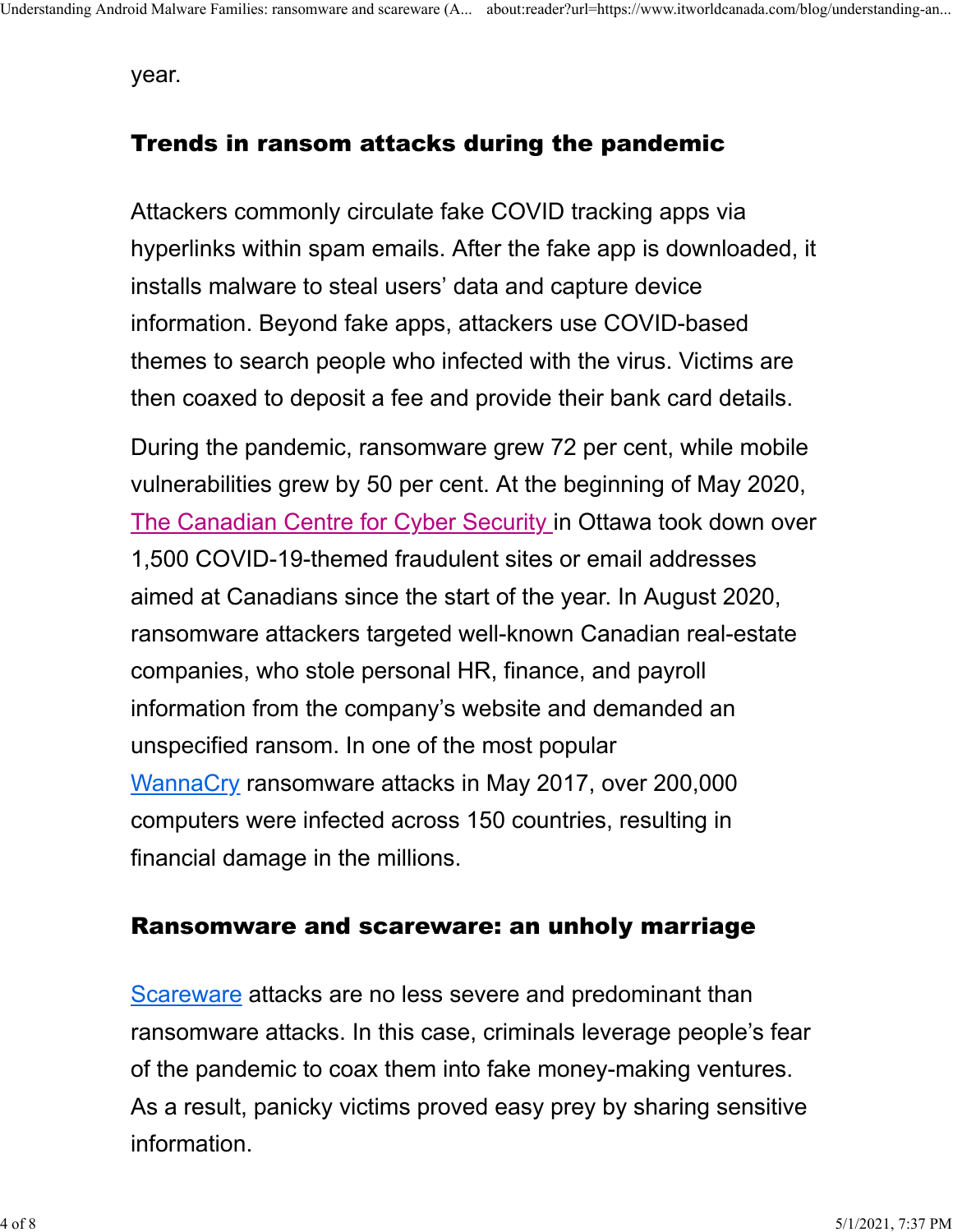With mobile ransomware schemes, bad actors send encrypted notes to users' mobile phones or tablets, notifying them that their device is locked and inaccessible, even if the user restarts it. Attackers typically exploit the "SYSTEM\_ALERT\_WINDOW" Android permission to display an overlay window on victims' mobile screens.

Scareware notifications try to convince people that their mobile device has been affected to encourage users to pay relatively steep fees for fake anti-virus solutions. Not surprisingly, these "anti-virus solutions" are only available to download from untrustworthy third-party app stores. Duped individuals provide their credit card, opening the door for attackers to steal their identity and carry out malicious activities; these include hijacking the victim's device and encrypting documents and personal data on the device.

Clearly, there's a close relationship between scareware and ransomware: Scammers use fake, downloaded anti-virus software to pave the way for the ransomware attack.

# Technical features used to detect scareware and ransomware

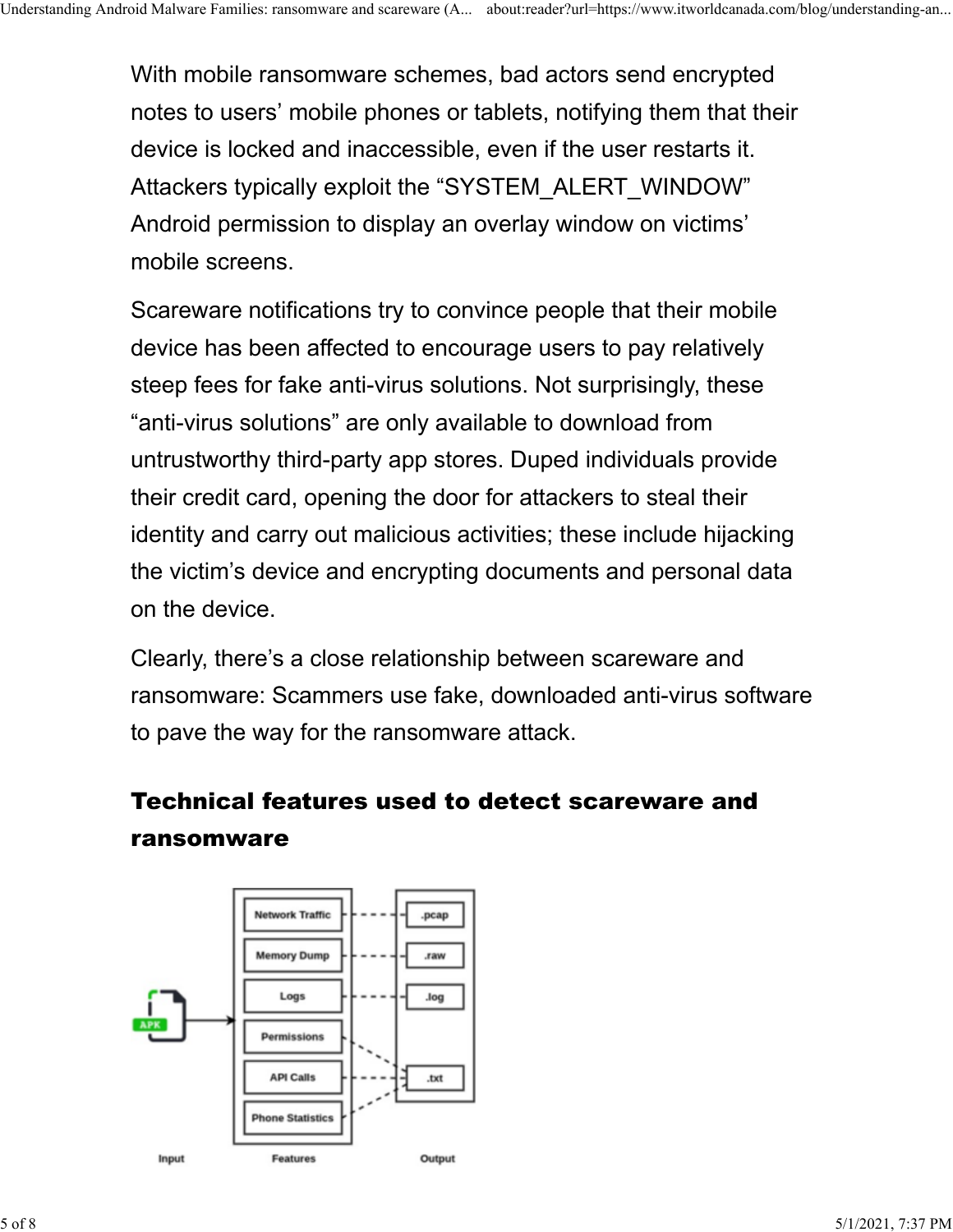In the *CCCS-CIC-AndMal-2020, CIC-InvesAndMal2019*, and *CIC-AndMal2017* datasets, the following features are extracted from APK files in the appropriate output format to detect ransomware and scareware malware families. Figure 2 summarizes the technical features extracted from input files and the output format used to store them.

- 1. *Network traffic:* Network traffic features describe the data transmitted and received between other devices in the network. It indicates foreground and background network usage. Network traffic features include the total number of packets sent and received; it is stored in .pcap files.
- 2. *Memory dump:* Memory dumps represent interactions of malware with memory. They can be in the form of fetching data from memory, storing data into memory, and using memory to execute some instructions while the malware is running in the background. Memory dumps also contain information related to shared memory pages between two different processes. It's stored in .raw files.
- 3. *Logs:* Log messages provide information about errors, warnings, and debugging data to analyze what activities took place on an Android device. (stored in .log files).
- 4. *Permissions:* This feature specifies the permissions used by the malware families. For example, ransomware displays a ransom alert by accessing SYSTEM\_ALERT\_WINDOW permission. (stored in .txt files).
- 5. *API calls:* Application Programming Interface (API) features delineate the communication between two applications. API calls extracted from the malware APKs include inter-process communication, device information, connection to a database,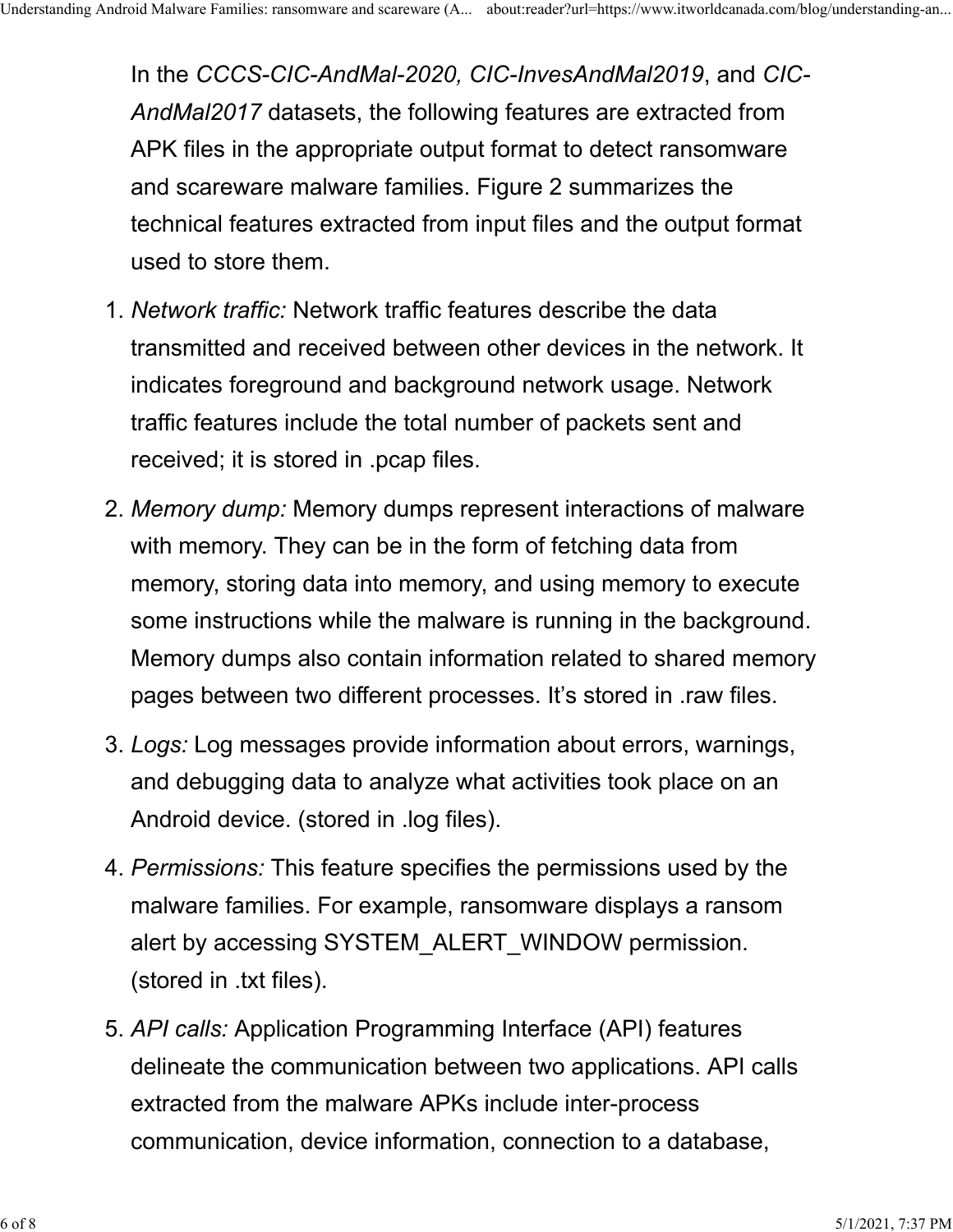accessing GPS, and sending text messages. (stored in .txt files).

6. *Phone statistics:* Phone statistics provide details about the amount of data used by various applications. In addition, battery statistics are also used because ransomware and scareware drain the battery faster, just like Android malware. (stored in .txt files).

## How to protect your device

- 1. Avoid clicking on suspicious links in email, text messages and advertisements.
- 2. Do not install apps from third-party stores.
- 3. Never disclose personal information when purchasing something online from a source that you don't trust.
- 4. Be cautious of messages or notifications on your device telling you to download software – It may be a scam.

## Finally, how to remove ransomware from your phone

If the ransomware has encrypted the files on your device, it can't be decrypted without a decryption key as it's available only to the attacker. Nevertheless, if files are not encrypted but the device has been locked by ransomware, here are steps you can take to remove ransomware from your phone:

- Step 1: Reboot the phone in safe mode to remove locker malware. Safe mode prevents third-party apps from running. Assuming that the ransomware comes via a third-party source, it can't execute.
- Step 2: After rebooting the device in safe mode, uninstall the suspicious locker ransomware app.